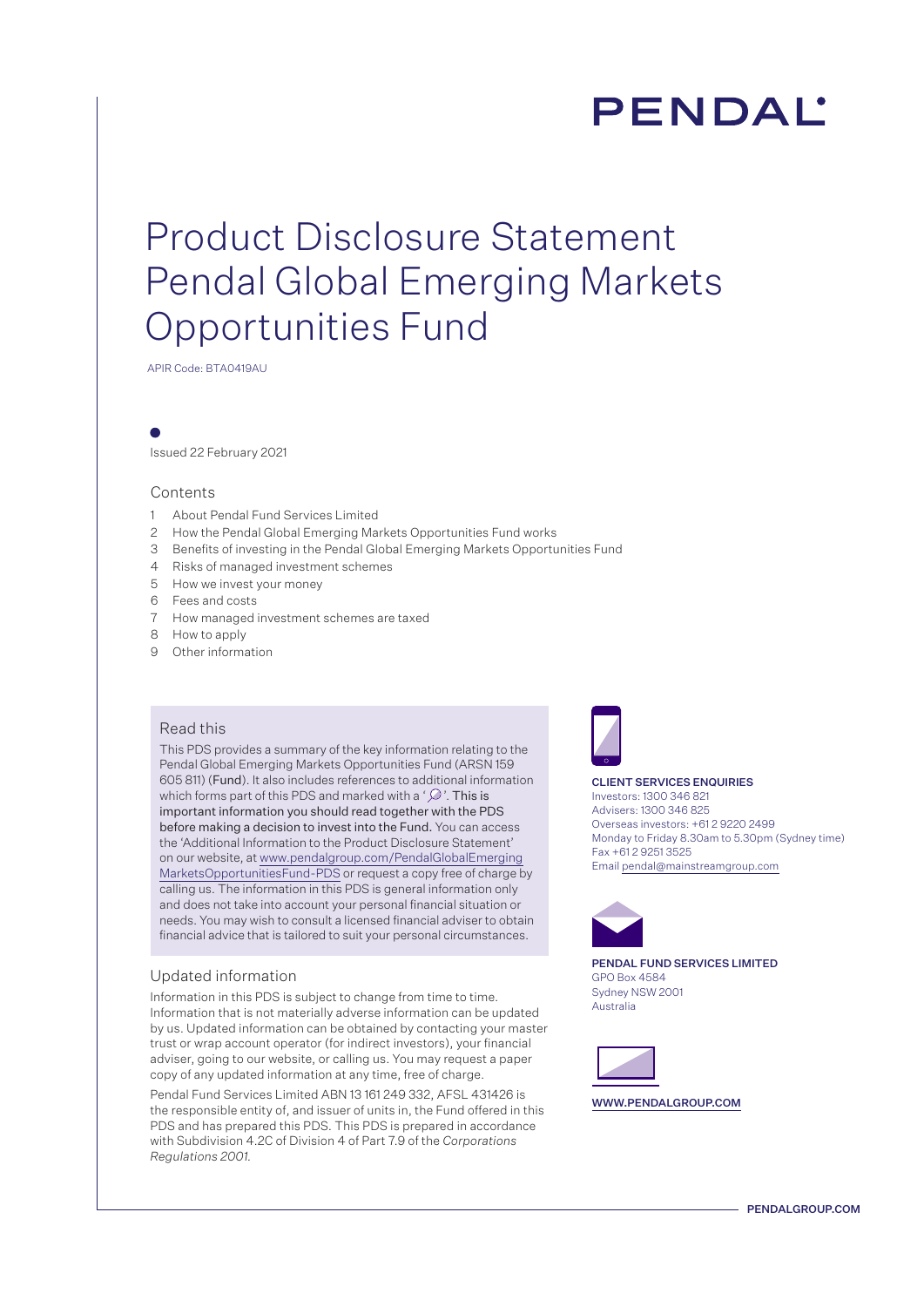### 1. About Pendal Fund Services Limited

## **PENDAL**

### The future is worth investing in

Pendal Fund Services Limited is the responsible entity for the Pendal Global Emerging Markets Opportunities Fund (Fund). As responsible entity, it is responsible for overseeing the operations of the Fund.

Pendal Fund Services Limited has appointed J O Hambro Capital Management Limited (JOHCM) to manage the assets of the Fund. The selected investment manager is reviewed from time to time and we may remove or add an investment manager. We may do this at any time and in some cases without notice.

Pendal Fund Services Limited and JOHCM are wholly owned subsidiaries of Pendal Group Limited.

Pendal Group Limited is an independent, global investment management firm focused on delivering superior investment returns for its clients through active management.

Pendal offers investors a range of Australian and international investment choices including shares, property securities, fixed income and cash strategies, as well as multi-asset and responsible investments. To complement its in-house expertise, Pendal also partners with leading global investment managers.

### 2. How the Pendal Global Emerging Markets Opportunities Fund works

### How the Fund operates

When you invest your money in the Pendal Global Emerging Markets Opportunities Fund, your money is pooled together with other investors' money. We use this pool to buy investments and manage them on behalf of all investors in the Fund. This means that by investing in the Fund you have access to certain investments that you may not otherwise be able to access on your own as well as the knowledge of our skilled investment managers. However, Pendal has day-today control over the operation of the Fund.

The total value of the assets in the Fund is divided into 'units' and a 'unit price' is generally calculated for each Business Day. The unit price will generally change daily as the market value of assets in the Fund rises or falls.

The Fund has a number of classes of units. Investments made through this PDS relate to units of the Wholesale class.

When you make an investment in the Fund, we will allocate units to you based on the entry price for the Business Day on which we accept your application and we will keep a record of the number of units you have bought. When you withdraw, we will redeem your units based on the exit price for the Business Day on which we receive your withdrawal request.

Entry prices are usually higher than exit prices due to the 'buy-sell spread'. The buy-sell spread is built into the unit price and represents your contribution to the costs of buying and selling the underlying assets in the Fund.

Entry and exit prices for each Business Day will be available at www.pendalgroup.com by clicking on 'Products' and selecting the Fund. Prices will usually be posted by the end of the next Business Day.

We have also adopted a unit pricing discretion policy setting out the principles that apply when we exercise discretions under the Fund's constitution. You can request a copy of the policy free of charge by calling us or by downloading a copy at www.pendalgroup.com/UnitPriceDiscretionPolicy.

#### Minimum initial investment

The minimum initial investment in the Wholesale class is \$25,000. In certain circumstances, we may reject an application or accept only part of an application. Refer to Section 8 on how to apply.

### Additional investments

You can add to your investment by completing the additional investment form and sending this form to us via mail, email or fax. You can find this form at www.pendalgroup.com/forms.

Investors also have the ability to make additional investments using BPAY®. For more information on BPAY® please refer to the BPAY® user guide at www.pendalgroup.com/forms.

We are also introducing the ability to transact online. For more information, please refer to www.pendalgroup.com/forms.

®Registered to BPAY Pty Ltd ABN 69 079 137 518.

### How to withdraw

You can withdraw some or all of your investment by completing the withdrawal form and sending this form to us via mail, email or fax. You can find this form at www.pendalgroup.com/forms.

We are also introducing the ability to transact online. For more information, please refer to www.pendalgroup.com/forms.

Withdrawals will generally be paid to your nominated Bank Account within 5 Business Days.

### Restrictions on withdrawals

There may be circumstances where your ability to withdraw from the Fund is restricted and you may have to wait a period of time before you can redeem your investment.

We may delay or suspend a withdrawal request where we are unable to realise sufficient assets due to circumstances outside our control (such as restricted or suspended trading in the market for an asset) or where the Fund becomes illiquid.

If the Fund is illiquid (as defined in the Corporations Act) withdrawals from the Fund will only be possible if we make a withdrawal offer in accordance with the Corporations Act. Under the Corporations Act, a fund is illiquid if it has less than 80% liquid assets (generally cash and marketable securities).



You should read the important information about 'Restrictions on withdrawals' before making a decision. Go to section 1 of the 'Additional Information to the Product Disclosure Statement' at [www.pendalgroup.com/Pendal](www.pendalgroup.com/PendalGlobalEmergingMarketsOpportunitiesFund-PDS) [GlobalEmergingMarketsOpportunitiesFund-PDS](www.pendalgroup.com/PendalGlobalEmergingMarketsOpportunitiesFund-PDS).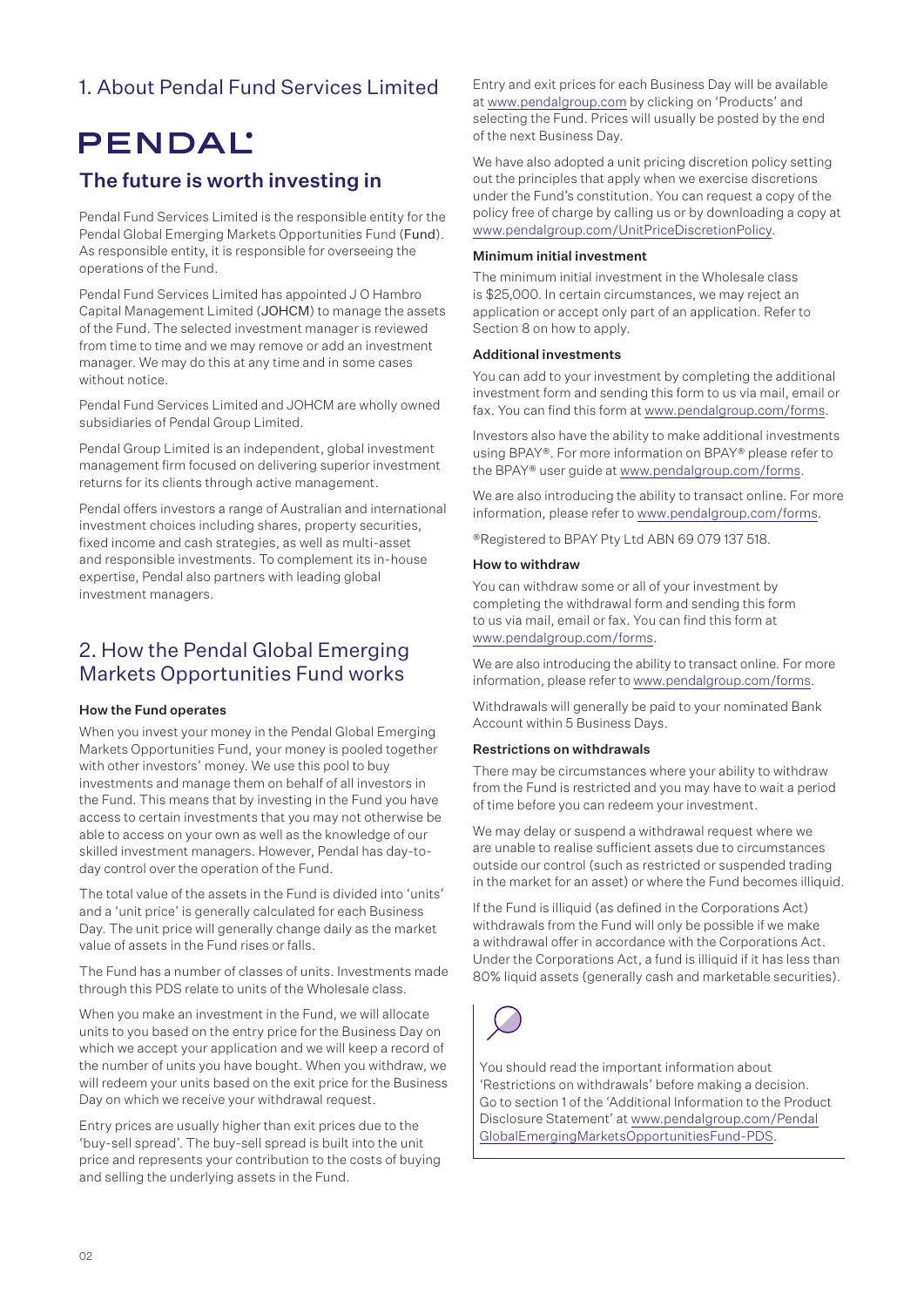### Processing

If we receive an application or withdrawal request by 2.00pm (Sydney time) on a Business Day, we will process the transaction using that day's unit price. Requests received on or after the cut-off time of 2.00pm (Sydney time) on a Business Day, or on a non Business Day, will generally be treated as having been received before the cut-off time on the next Business Day.

If we receive an invalid or incomplete application or withdrawal request, the transaction request will be processed using the unit price applying on the day that we receive the correct documentation. The above rules about cut-off times apply.

### **Distributions**

The Fund generally distributes at the end of June each year. In some circumstances, we may also pay distributions at other times where we consider it appropriate.

Distributions you receive are generally assessable income and can be made up of both income and net realised capital gains. Distributions are generally calculated based on the Fund's net income at the end of the distribution period divided by the number of units on issue.

You can choose to have your distributions automatically reinvested into additional units in the Fund or paid directly into your nominated Bank Account. There is no buy-sell spread on distributions that are reinvested. Reinvestment of distributions will normally be effective the first day following the end of the distribution period. Distribution payments to your nominated Bank Account are generally made within 12 Business Days after the end of the distribution period.

### Indirect investors

We authorise the use of this PDS as disclosure to persons who wish to access the Fund indirectly through an Investor Directed Portfolio Service (IDPS), IDPS-like scheme or a nominee or custody service (collectively referred to as master trusts or wrap accounts).

Persons who invest in the Fund through a master trust or wrap account may be subject to different conditions from those referred to in this PDS particularly with regard to cut-off times for transacting, timing of distributions, processing and withdrawals as well as Fund reporting and investor notices.

You should read the important information about 'Indirect investors' before making a decision. Go to section 2 of the 'Additional Information to the Product Disclosure Statement' at [www.pendalgroup.com/PendalGlobal](www.pendalgroup.com/PendalGlobalEmergingMarketsOpportunitiesFund-PDS) [EmergingMarketsOpportunitiesFund-PDS.](www.pendalgroup.com/PendalGlobalEmergingMarketsOpportunitiesFund-PDS)

### 3. Benefits of investing in the Pendal Global Emerging Markets Opportunities Fund

### Significant features

The Pendal Global Emerging Markets Opportunities Fund is an actively managed portfolio of global emerging market shares. The portfolio is managed by JOHCM.

### Significant benefits

Investing in the Fund offers investors a range of benefits:

- access to a professionally managed portfolio of global emerging market shares and the potential for long-term capital growth;
- access to JOHCM's investment expertise; and
- exposure to growth in emerging markets.

### 4.Risks of managed investment schemes

All investments carry risk. The likely investment return and the risk of losing money is different for each managed investment scheme as different strategies carry different levels of risk depending on the underlying mix of assets that make up each fund. Those assets with potentially the highest long term return (such as shares) may also have the highest risk of losing money in the shorter term.

The significant risks for the Fund are:

- Market risk: The risk that the market price of an asset will fluctuate as a result of factors such as economic conditions, government regulations, market sentiment, local and international political events and environmental and technological issues. Market risk may have different impacts on each type of asset, investment style and investor.
- Security specific risk: The risk associated with an individual asset. The price of shares in a company may be affected by unexpected changes in that company's operations such as changes in management or the loss of a significant customer.
- Emerging markets risk: The Fund may make investments that provide exposure to emerging markets. Emerging markets are generally considered riskier than developed markets due to factors such as lower liquidity, the potential for political unrest, the increased likelihood of sovereign intervention (including default and currency intervention), currency volatility and increased legal risk. Emerging market investments therefore may experience increased asset price volatility and face higher currency, default and liquidity risk.
- International investments risk: International investments may be affected by movements in foreign currency exchange rates, interest rates, political and economic uncertainties, lower regulatory supervision and more volatile, less liquid markets compared with Australian investments.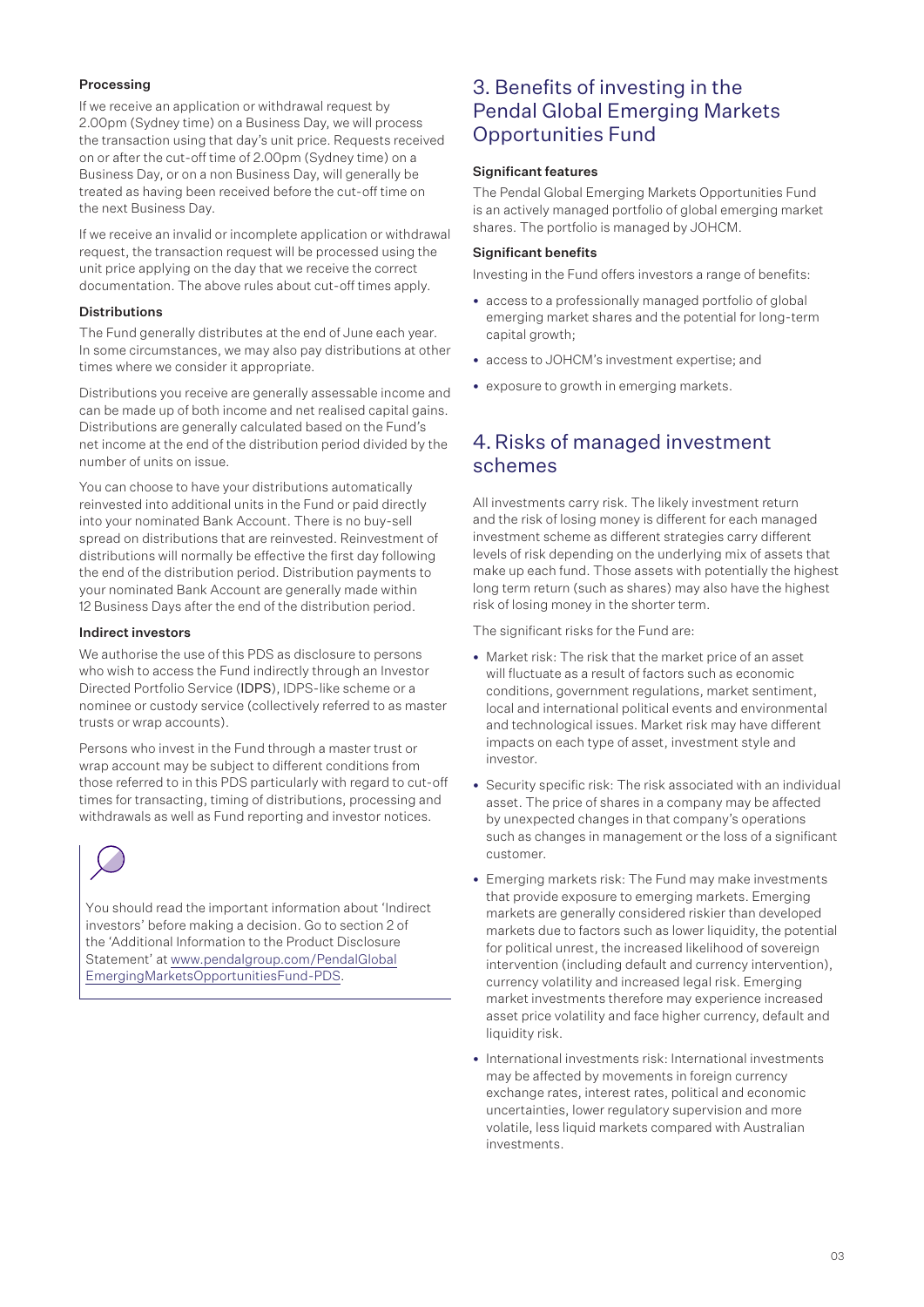- Currency risk: The Fund has assets that are denominated in foreign currencies. For unhedged investments in international assets, a rise in the Australian dollar relative to other currencies will negatively impact investment values and returns. Currency markets can be extremely volatile and are subject to a range of unpredictable forces. Where this risk is hedged, the hedge may not provide complete protection from adverse currency movements.
- Regulatory risk: The risk that a change in laws and regulations governing a security, sector or financial markets could have an adverse impact on an investment. A change in laws or regulations can increase the costs of operating a business and/or change the competitive landscape. For example, a country may nationalise a business or industry which may result in investors losing some or all of their investment.

Risk can be managed but it cannot be completely eliminated. It is important to understand that:

- the value of your investment will go up and down;
- investment returns will vary and future returns may be different from past returns;
- returns are not guaranteed and there is always the chance that you may lose money on any investment you make; and
- laws affecting your investment in a managed investment scheme may change over time.

The appropriate level of risk for you will depend on your age, investment time frame, where other parts of your wealth are invested and how comfortable you are with the possibility of losing some of your money in some years.

### 5. How we invest your money

You should consider the likely investment return, risk and your investment time frame when choosing to invest into the Fund.

| <b>Pendal Global Emerging Markets Opportunities Fund</b> |                                                                                                                                                                                                                                                                                                                                                                                                                                                                                                                                                                                                                                                                                                                                                                                                                       |  |  |
|----------------------------------------------------------|-----------------------------------------------------------------------------------------------------------------------------------------------------------------------------------------------------------------------------------------------------------------------------------------------------------------------------------------------------------------------------------------------------------------------------------------------------------------------------------------------------------------------------------------------------------------------------------------------------------------------------------------------------------------------------------------------------------------------------------------------------------------------------------------------------------------------|--|--|
| Investment Return Objective                              | The Fund aims to provide a return (before fees, costs and taxes) that exceeds the<br>MSCI Emerging Markets (Standard) Index (Net Dividends) in AUD over the long term.                                                                                                                                                                                                                                                                                                                                                                                                                                                                                                                                                                                                                                                |  |  |
| Minimum Suggested Time<br>Frame for Holding Investment   | 7 years                                                                                                                                                                                                                                                                                                                                                                                                                                                                                                                                                                                                                                                                                                                                                                                                               |  |  |
| Asset Classes and Asset Allocation                       | • International Shares<br>80<br>100%<br>$\overline{\phantom{0}}$                                                                                                                                                                                                                                                                                                                                                                                                                                                                                                                                                                                                                                                                                                                                                      |  |  |
| Ranges <sup>1</sup>                                      | 20%<br>• Cash<br>$\Omega$                                                                                                                                                                                                                                                                                                                                                                                                                                                                                                                                                                                                                                                                                                                                                                                             |  |  |
| Benchmark                                                | MSCI Emerging Markets (Standard) Index (Net Dividends) in AUD                                                                                                                                                                                                                                                                                                                                                                                                                                                                                                                                                                                                                                                                                                                                                         |  |  |
| Description of Fund                                      | This Fund is designed for investors who want the potential for long-term capital<br>growth, diversification across a broad range of global emerging market shares and are<br>prepared to accept high variability of returns. The Fund can invest in shares in a range of<br>emerging markets and may also hold cash.<br>As manager of the Fund, JOHCM's investment process for global emerging market<br>shares aims to add value through a combination of country allocation as well as<br>individual stock selection. JOHCM's country allocation process is based on analysis of<br>a country's economic growth, monetary policy, market liquidity, currency, governance/<br>politics and equity market valuation. The stock selection process focuses on buying<br>quality growth stocks at attractive valuations. |  |  |
|                                                          | The Fund has assets that are denominated in foreign currencies. This means that<br>changes to the Australian dollar relative to foreign currencies may affect the value of the<br>assets of the Fund. The Fund's foreign currency exposure will generally not be hedged<br>to the Australian dollar but JOHCM may do so from time to time. JOHCM does not<br>intend to use currency trading as an additional source of Fund returns.                                                                                                                                                                                                                                                                                                                                                                                  |  |  |
|                                                          | Derivatives may be used to reduce risk and can act as a hedge against adverse<br>movements in a particular market and/or in the underlying assets. Derivatives can also<br>be used to gain exposure to assets and markets.                                                                                                                                                                                                                                                                                                                                                                                                                                                                                                                                                                                            |  |  |

The reference to the Fund investing in an asset class includes all types of investments which give exposure to that asset, directly or indirectly, including through derivatives and investment in other funds which invest primarily in that asset class. This includes

any type of investment which would ordinarily be understood in financial markets to be included in that asset class and does not preclude investment in other types of assets where we consider it appropriate to do so in the interests of investors.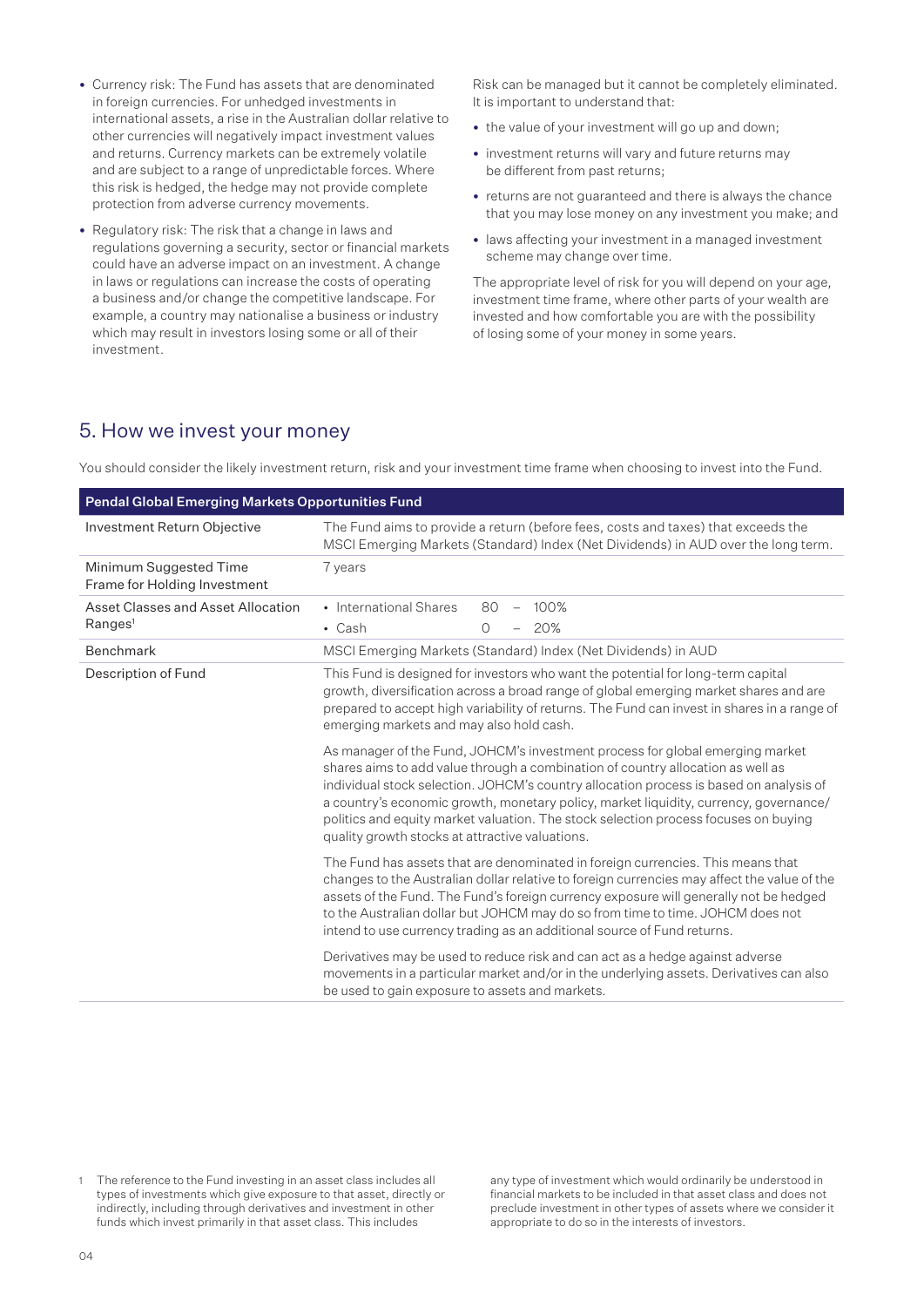| Risk Level <sup>2</sup>                                     | Very high<br>Very high risk of losing money in any year. Likely to produce higher returns<br>over the long term.                                                                                                                                                                                                                                                                               |
|-------------------------------------------------------------|------------------------------------------------------------------------------------------------------------------------------------------------------------------------------------------------------------------------------------------------------------------------------------------------------------------------------------------------------------------------------------------------|
| <b>Fund Performance</b>                                     | For up-to-date information on the performance of the Fund, including performance<br>history, please visit www.pendalgroup.com, click on 'Products' and select the Fund.                                                                                                                                                                                                                        |
| Labour, Environmental, Social<br>and Ethical Considerations | We do not take labour standards or environmental, social or ethical considerations<br>into account when making investment decisions. However, such issues may affect the<br>financial performance of an investment and any such financial effect would influence<br>our investment decisions.                                                                                                  |
| <b>Changes to Fund Details</b>                              | We have the right to close or terminate the Fund and change the Fund's investment<br>return objective (including benchmark), asset classes and asset allocation ranges<br>and currency strategy (if any), without prior notice in some cases. We will inform<br>investors of any material change to the Fund's details in their next regular<br>communication or as otherwise required by law. |

<sup>2</sup> The risk level is not a complete assessment of all forms of investment risks, for instance it does not detail what the size of a negative return could be or the potential for a positive return to be less than the return an investor may require to meet their objectives.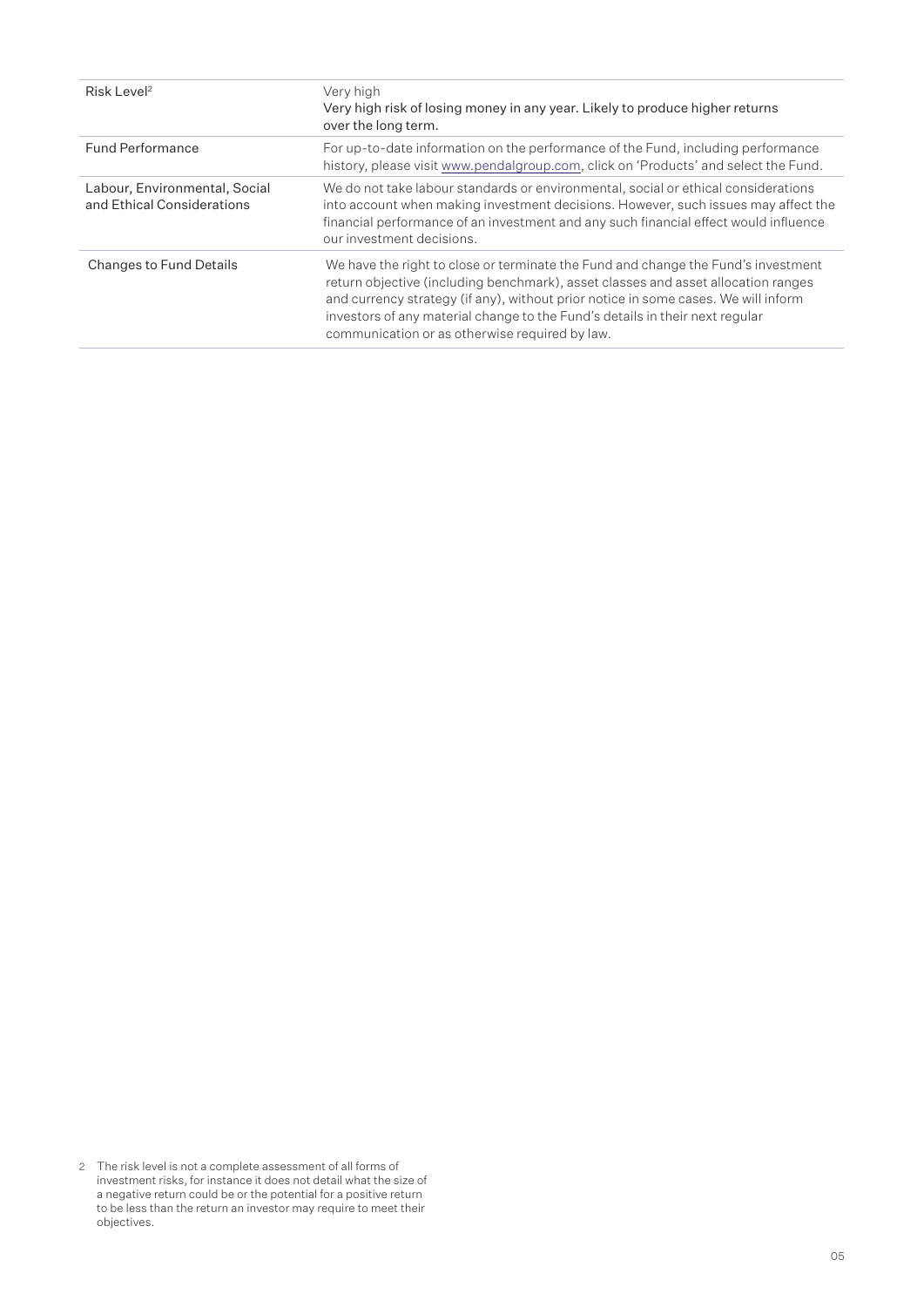### 6. Fees and costs

### DID YOU KNOW?

Small differences in both investment performance and fees and costs can have a substantial impact on your long term returns. For example, total annual fees and costs of 2% of your account balance rather than 1% could reduce your final return by up to 20% over a 30-year period (for example, reduce it from \$100,000 to \$80,000).

You should consider whether features such as superior investment performance or the provision of better member services justify higher fees and costs.

You may be able to negotiate to pay lower contribution fees and management costs where applicable. Ask the fund or your financial adviser.

### TO FIND OUT MORE

If you would like to find out more, or see the impact of the fees based on your own circumstances, the Australian Securities and Investments Commission (ASIC) website (www.moneysmart.gov.au) has a managed funds fee calculator to help you check out different fee options.

This section shows fees and other costs that you may be charged for the Fund. The fees and costs may be deducted from your money, from the returns on your investment or from the assets of the Fund as a whole.

Taxes are set out in another part of this document.

You should read all of the information about fees and costs because it is important to understand their impact on your investment. You can also use this information to compare the fees and costs with those of other investment funds.

| Type of Fee or Costs $3$                                                  | <b>Amount</b>                                                                     |             |
|---------------------------------------------------------------------------|-----------------------------------------------------------------------------------|-------------|
| Fees when your money moves in or out of the Fund                          |                                                                                   |             |
| Establishment fee<br>The fee to open your investment                      | Nil                                                                               |             |
| Contribution fee<br>The fee on each amount contributed to your investment | Nil                                                                               |             |
| Withdrawal fee<br>The fee on each amount you take out of your investment  | Nil                                                                               |             |
| Exit fee<br>The fee to close your investment                              | Nil                                                                               |             |
| <b>Management costs</b>                                                   |                                                                                   |             |
| The fees and costs for managing your investment                           | At the date of this PDS, management costs consist<br>of the following components: |             |
|                                                                           | Issuer fee                                                                        | $1.18\%$ pa |
|                                                                           | Estimated expense recoveries <sup>4</sup>                                         | Nil         |
|                                                                           | Estimated indirect costs <sup>5</sup>                                             | Nil         |
|                                                                           | Estimated total management costs <sup>6</sup>                                     | $1.18\%$ pa |

### Example of annual fees and costs for the Fund

This table gives an example of how the fees and costs for the Fund can affect your investment over a one-year period. You should use this table to compare this product with other managed investment products.

### Example – Balance of \$50,000 with a contribution of \$5,000 during the year<sup>7</sup>

| Contribution fees        | Nil                                                                | For every additional \$5,000 you invest you will not be<br>charged any contribution fee.                                                                                                                                                           |
|--------------------------|--------------------------------------------------------------------|----------------------------------------------------------------------------------------------------------------------------------------------------------------------------------------------------------------------------------------------------|
| Plus<br>Management costs | Estimated total management costs<br>$$50,000 \times 1.18\% = $590$ | And, for every \$50,000 you have in the Fund, you will be<br>charged \$590 each year.                                                                                                                                                              |
| Equals<br>Cost of Fund   |                                                                    | If you had an investment of \$50,000 at the beginning of<br>the year and you invest an additional \$5,000 during that<br>year, you would be charged fees and incur costs of:<br>\$5908<br>What it costs you will depend on the fees you negotiate. |
|                          | 3 Eggs in this PDS can be individually negotiated if you are a     | 6 The actual total management costs may yary from this estimate                                                                                                                                                                                    |

 $\bar{s}$  in this PDS can be individually negotiated if you are a wholesale client under the Corporations Act.

4 At the date of this PDS, we pay recoverable expenses (if any, excluding any GST payable on our fees) out of our issuer fee. However, if we decide to deduct expenses in addition to the issuer fee in the future, we will give you 30 days' written notice.

5 This is an estimate of the Fund's indirect costs for the last financial year. Refer to 'Additional explanation of fees and costs' for more information.

he actual total manageme

7 This example assumes the \$5,000 contribution occurs at the end of the first year, therefore management costs are calculated using the \$50,000 balance only.

8 Additional fees may apply. Please note that this example does not capture all the fees and costs that may apply to you such as the buy-sell spread.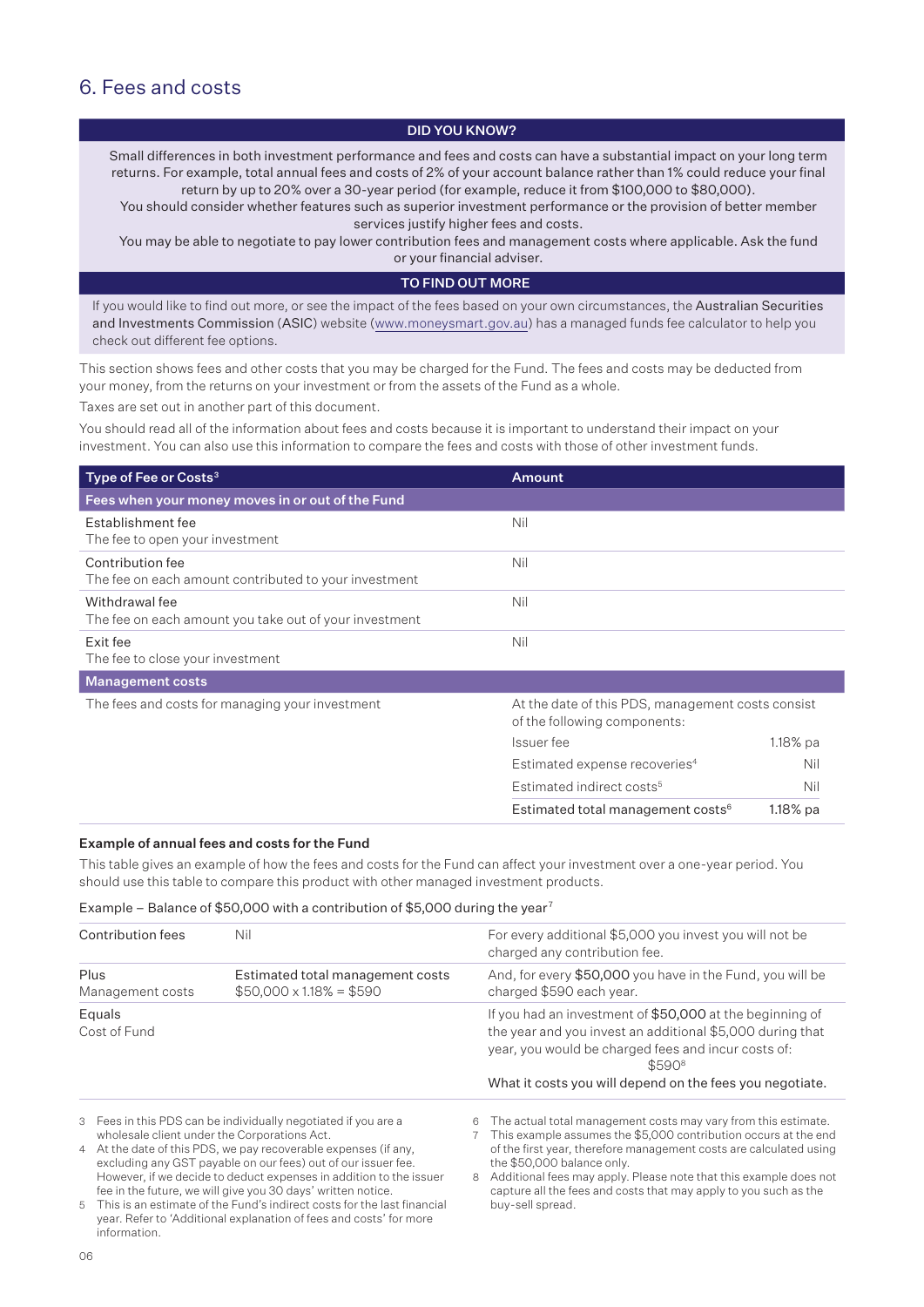### **Additional explanation of fees and costs**

### Management costs

Management costs are made up of the issuer fee and any expense recoveries and indirect costs. Unless otherwise stated, all fees quoted in the PDS are quoted on a GST inclusive basis and net of any applicable Reduced Input Tax Credits (RITCs).

#### Issuer fee

The issuer fee is the fee we charge for overseeing the operations of the Fund and managing the assets of the Fund. If we increase the issuer fee, we will give you 30 days' written notice.

#### Expense recoveries

We are also entitled to be reimbursed for expenses we incur in the proper performance of our duties and in connection with the day-to-day operation of the Fund. At the date of this PDS, we pay these recoverable expenses (excluding any GST payable on our fees) out of our issuer fee. However, if we decide to deduct expenses in addition to the issuer fee in the future, we will give you 30 days' written notice.

#### Indirect costs

Indirect costs are certain costs which we reasonably estimate have reduced, directly or indirectly, the Fund's return. Indirect costs may include underlying investment manager fees and costs and certain derivative costs. If any indirect costs are incurred, these are reflected in the unit price of the Fund and are not charged to you as a fee or retained by us.

The indirect costs estimate in the fees and costs table is based on information available to us as at the date of this PDS and represents the indirect costs for the last financial year. This information may change from year to year and prior notice will not ordinarily be provided. For the latest indirect costs, please visit www.pendalgroup.com, click on 'Products', and refer to the 'Fees and Costs' document under 'Important Information'.

### Transactional and operational costs

Transactional and operational costs such as brokerage, bidoffer spreads on securities traded, settlement costs, clearing costs and government charges may be incurred by the Fund as a result of changes in the Fund's investment portfolio either in relation to implementing the Fund's investment strategy or investors entering or exiting the Fund.

### Buy-sell spread

The buy-sell spread is an additional cost to you and is generally incurred whenever you invest in the Fund. The buy-sell spread is retained by the Fund (it is not a fee paid to us) and represents a contribution to the transaction costs incurred by the Fund such as brokerage and stamp duty, when the Fund is purchasing and selling assets. The buy-sell spread also reflects the market impact of purchasing and selling the underlying assets in the market. There is no buysell spread on distributions that are reinvested.

The current total buy-sell spread is 0.60% of the amount that you invest, represented as the difference between the entry and exit price. A buy spread of 0.30% is applied on each application and a sell spread of 0.30% is applied on each withdrawal. For example, if you invested \$50,000 in the Fund the cost of your buy spread would be \$150, and the cost of your sell spread on withdrawing \$50,000 from the Fund would be \$150.

We may vary the buy-sell spread from time to time and prior notice will not ordinarily be provided. For current buy-sell spread information, visit www.pendalgroup.com, click on 'Products' and select the Fund.

#### Other fees and costs

These may include additional fees and costs that apply to investors accessing the Fund through a master trust or wrap account.

We may make payments to master trusts or wrap account operators out of the fees we receive. Government fees, duties and bank charges may also apply to investments and withdrawals.



You should read the important information about 'Additional information about fees and costs' before making a decision. Go to section 3 of the 'Additional Information to the Product Disclosure Statement' at [www.pendalgroup.com/Pendal](www.pendalgroup.com/PendalGlobalEmergingMarketsOpportunitiesFund-PDS) [GlobalEmergingMarketsOpportunitiesFund-PDS](www.pendalgroup.com/PendalGlobalEmergingMarketsOpportunitiesFund-PDS).

### 7. How managed investment schemes are taxed

Investing in a managed investment scheme is likely to have tax consequences. Managed investment schemes generally do not pay the tax liability on behalf of investors. However, we may be required to withhold tax from each distribution at the relevant withholding tax rates under certain circumstances. As an investor, you will generally be subject to tax on your share of any taxable income and net realised capital gains generated by the Fund.

Because the Australian taxation system is complex and different investors have different circumstances, you should seek professional tax advice before investing in the Fund.



You should read the important information about 'How managed investment schemes are taxed' before making a decision. Go to section 4 of the 'Additional Information to the Product Disclosure Statement' at [www.pendalgroup.](www.pendalgroup.com/PendalGlobalEmergingMarketsOpportunitiesFund-PDS) [com/PendalGlobalEmergingMarketsOpportunities](www.pendalgroup.com/PendalGlobalEmergingMarketsOpportunitiesFund-PDS) [Fund-PDS.](www.pendalgroup.com/PendalGlobalEmergingMarketsOpportunitiesFund-PDS)